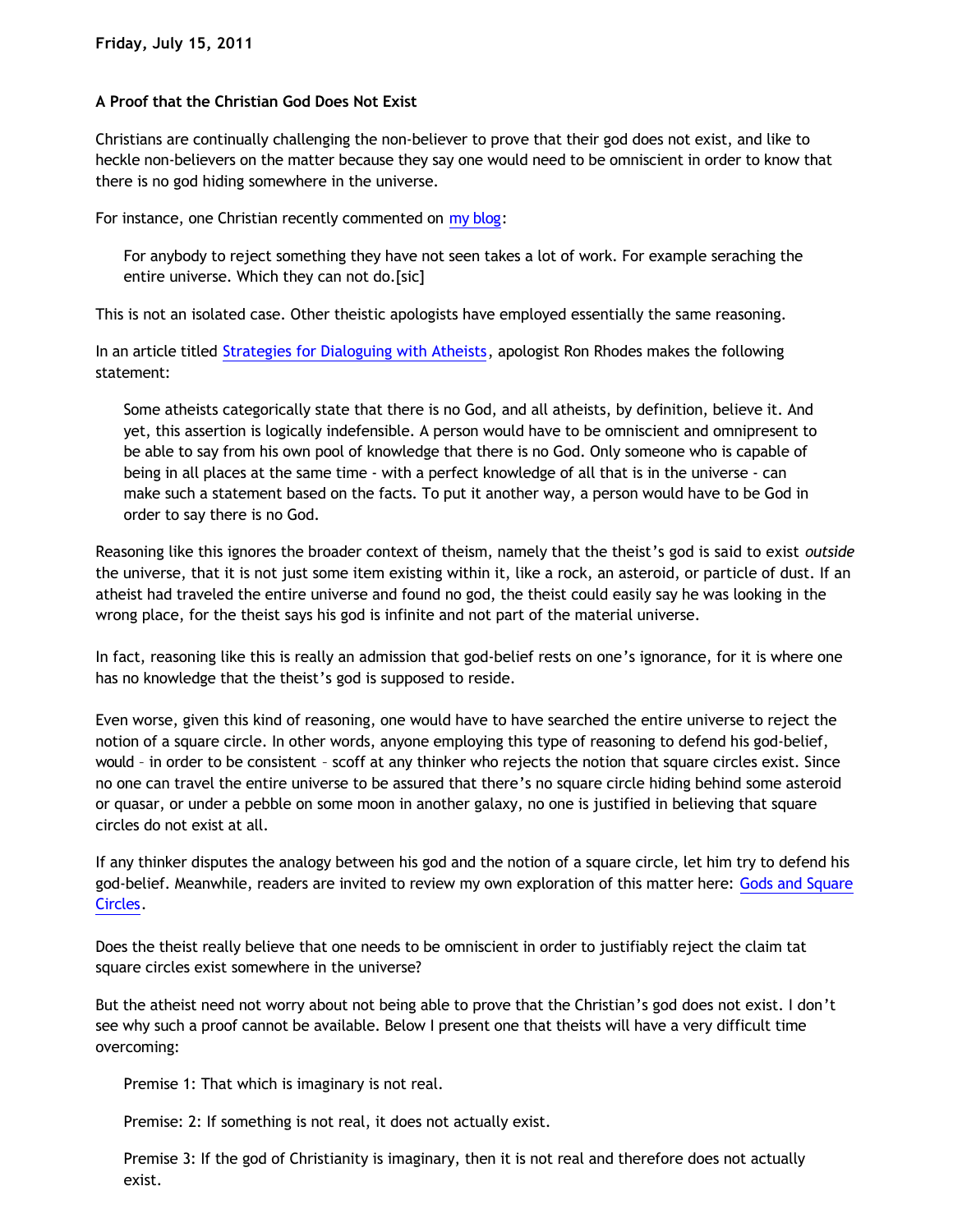Premise 4: The god of Christianity is imaginary.

Conclusion: Therefore, the god of Christianity is not real and therefore does not actually exist.

Presumably the Christian will accept the first two premises. Most human beings, when confronted directly with the question, will typically acknowledge that there is in fact a fundamental distinction between what one imagines and what is real, and admit that something that one imagines does not actually exist.

The stories of fictional works like the Harry Potter series or Tolkien's tales of Middle Earth, are rooted in their authors' imaginations. No one really believes that the heroes and villains of these storybooks actually exist (or existed, as the case may be), and that the events that move their storylines along actually happened someplace. That's because it is introspectively obvious to most individuals, by reference to the world we live in and deal with everyday, that the stories and characters in these fictional accounts are ultimately imaginary.

Premise 3 is most likely going to make many Christians uncomfortable just in contemplating it. Many individuals who invest themselves emotionally in a life centered around a god-belief are likely to resent any suggestion, even hypothetical, that the god they worship is imaginary. If this premise produces in the theist a noticeable attitude change, perhaps it's because you're getting close to the central nervous system of his god-belief. But it seems that any adult thinker, even if she happens to be Christian, should accept the truth of this premise, assuming they don't have any qualms with the first two premises.

Subtle discomfort is not what one should expect when he presents premise 4 to theists. Rather vehement protest is most likely to result. And of course, the theist can be predicted to reply with something like "Prove it!" (as if he were going to accept any proof that his god is imaginary). At this point I would suggest that he review my blog [The Imaginative Nature of Christian Theism,](http://bahnsenburner.blogspot.com/2010/05/imaginative-nature-of-christian-theism.html) in which I provide no less than 13 points of evidence – any one of which is damning enough – to meet his counter-challenge.

(Incidentally, I had posted the blog entry linked just above, in reply to a theistic apologist who had complained that I did not "prove" that his god was imaginary. Since posting the "Mighty 13," that apologist has not offered any response to my answer to his challenge. In fact, it was not long after this that this apologist's own blog posted an announcement that its own comments policy had been significantly revised, and debates were no longer to be allowed there. Go figure.)

The soundness and reasonableness of my argument's conclusion should be easy for anyone to digest, even for the Christian, so long as his commitment to the existence of the Christian god is not emotional in nature. If it turns out that the Christian god is in fact imaginary, then by virtue of this fact it is not real, and therefore it does not actually exist.

Christian apologists who want to object to my argument's fourth premise, which states that the Christian god is imaginary in nature, are welcome to address the points of evidence that I have cited in support of this premise. Ultimately, there is a single question that any atheist who encounters a pushy apologist need pose. And that question is:

## *When I imagine your god, how is what I am imagining not imaginary?*

Since we have no alternative to *imagining* the Christian god when believers tell us about it, this question is most appropriate, especially since we're expected to believe that it is real. If theists think we have an alternative to imagining their god, what is that alternative, and how is it different from imagination?

Christian believers who have invested their psyches so deeply with the ambition to convert the world to their god-belief, have long ago passed the great divide between imagination and reality, such that they are unable consistently to distinguish between the two, especially when their god-belief is involved. But that's why challenges such as the one I raise are so highly resented by theists, for it 'heads 'em off at the pass', so to say, and slashes off their god-belief before it has a chance to take root. For anyone who is not already predisposed to believing that the imaginary is real, if his attention is called to the distinction between reality and imagination and he is explicitly reminded that the imaginary is not real, he's not likely to accept claims about imaginary things as truth. On the contrary, he's going to wonder about the content of the character of individuals who insist that something which they can only imagine is real.